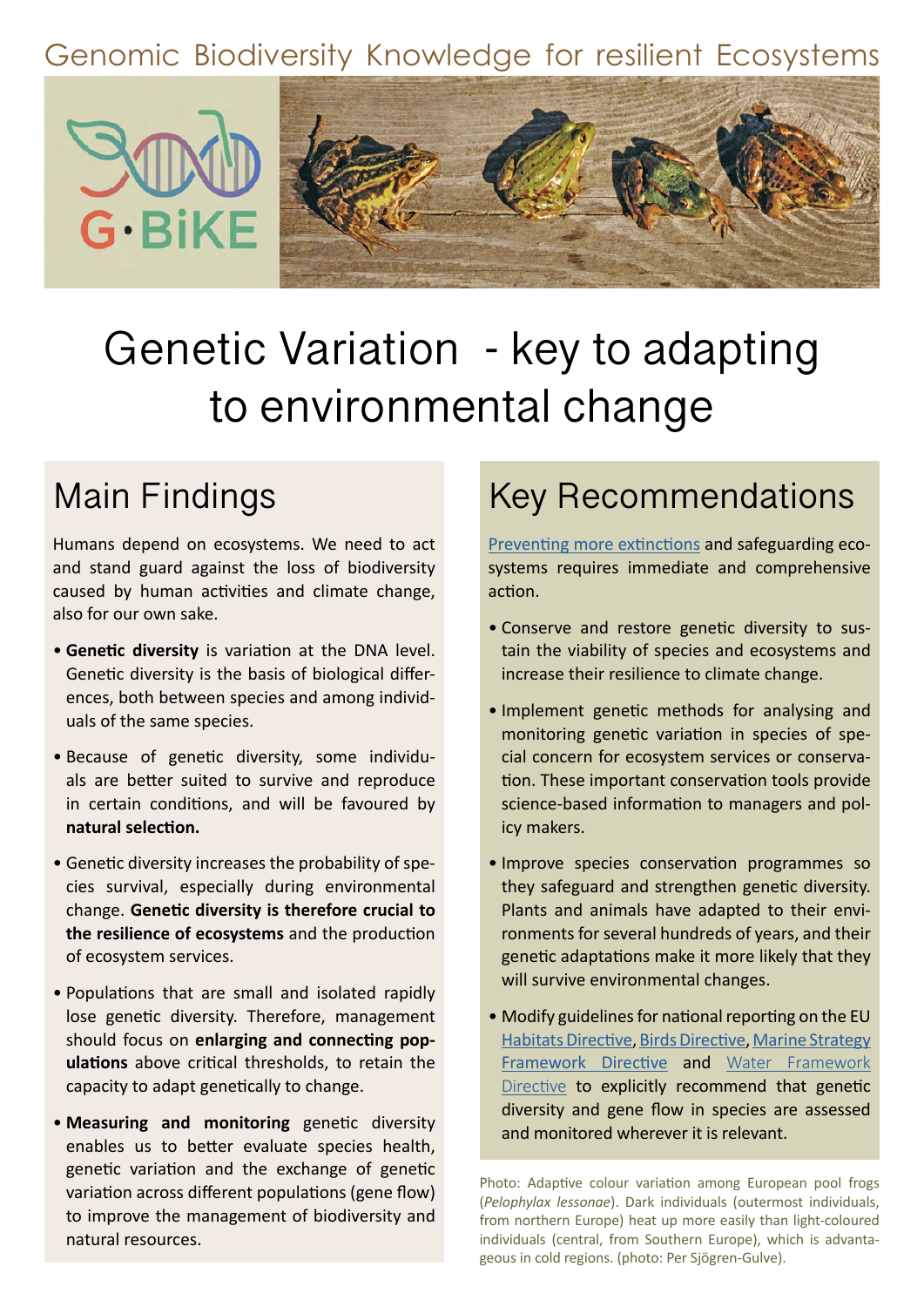## The Research

### Species diversity increases resilience

Under predicted climate scenarios, [maintaining](https://www.nature.com/articles/nclimate2918) [healthy, intact ecosystems](https://www.nature.com/articles/nclimate2918) will become increasingly important to avoid the worst impacts of climate change.

A recent review of 46 independent scientific studies showed that [biodiversity increases ecosystem resis](https://onlinelibrary.wiley.com/doi/full/10.1111/ele.12928)[tance](https://onlinelibrary.wiley.com/doi/full/10.1111/ele.12928) to a broad range of climate events: wet/dry, moderate/extreme and short term/long term. No matter the climate events, the research showed that low-diversity communities (1-2 species) changed by 50% while high-diversity communities (16-32 species) changed by only 25%. A global review of 85 independent studies showed that [crop yields and ecosystem](https://advances.sciencemag.org/content/5/10/eaax0121) [services were enhanced](https://advances.sciencemag.org/content/5/10/eaax0121) when there was a diversity of different species of pollinators and pest enemies. Of the negative impacts that landscape simplification had on ecosystem services, up to 50% were in fact caused by a lack of biodiversity among the service-providing organisms. Biodiversity has positive impacts on ecosystems and ecosystem services.



### ... and so does genetic diversity

[A scientific investigation found that](https://www.pnas.org/content/102/8/2826) higher genetic diversity led to enhanced plant growth and density in eelgrass, even during an exceptionally hot summer. It also had a positive impact on the surrounding ecosystem's invertebrates when compared to eelgrass colonies with less genetic diversity. [Similarly, another](https://www.nature.com/articles/nplants201533)  [investigation](https://www.nature.com/articles/nplants201533) found that higher genetic and species diversity increased the drought tolerance and productivity of grasslands.



The characteristics and the variation between individuals are embedded in their DNA. This variation also determines their vitality and ability to adapt to changes in the environment. Individuals with favourable adaptations and gene combinations survive better and/or produce more offspring. Provided that populations are not too small and do not lose too much genetic variation, the favourable genes will be passed on to future generations. In such cases, native species that are naturally part of the local ecosystem, having evolved together over several hundreds of years, may be better able to cope with climate changes. More genetic diversity also provides [insur](https://www.nature.com/articles/nature09670)[ance for coping with future environmental change](https://www.nature.com/articles/nature09670) because the more gene combinations that are available, the greater the options in an uncertain future. A [recent review](https://www.sciencedirect.com/science/article/pii/S0169534719301739) found that gene flow through immigration has helped prevent population extinction in several species of animals and plants. Yet, augmented gene flow is rarely used as a conservation strategy. In conservation actions for small isolated populations, the authors advocate that actions should shift away from managing populations in isolation, and toward widespread restoration of gene flow.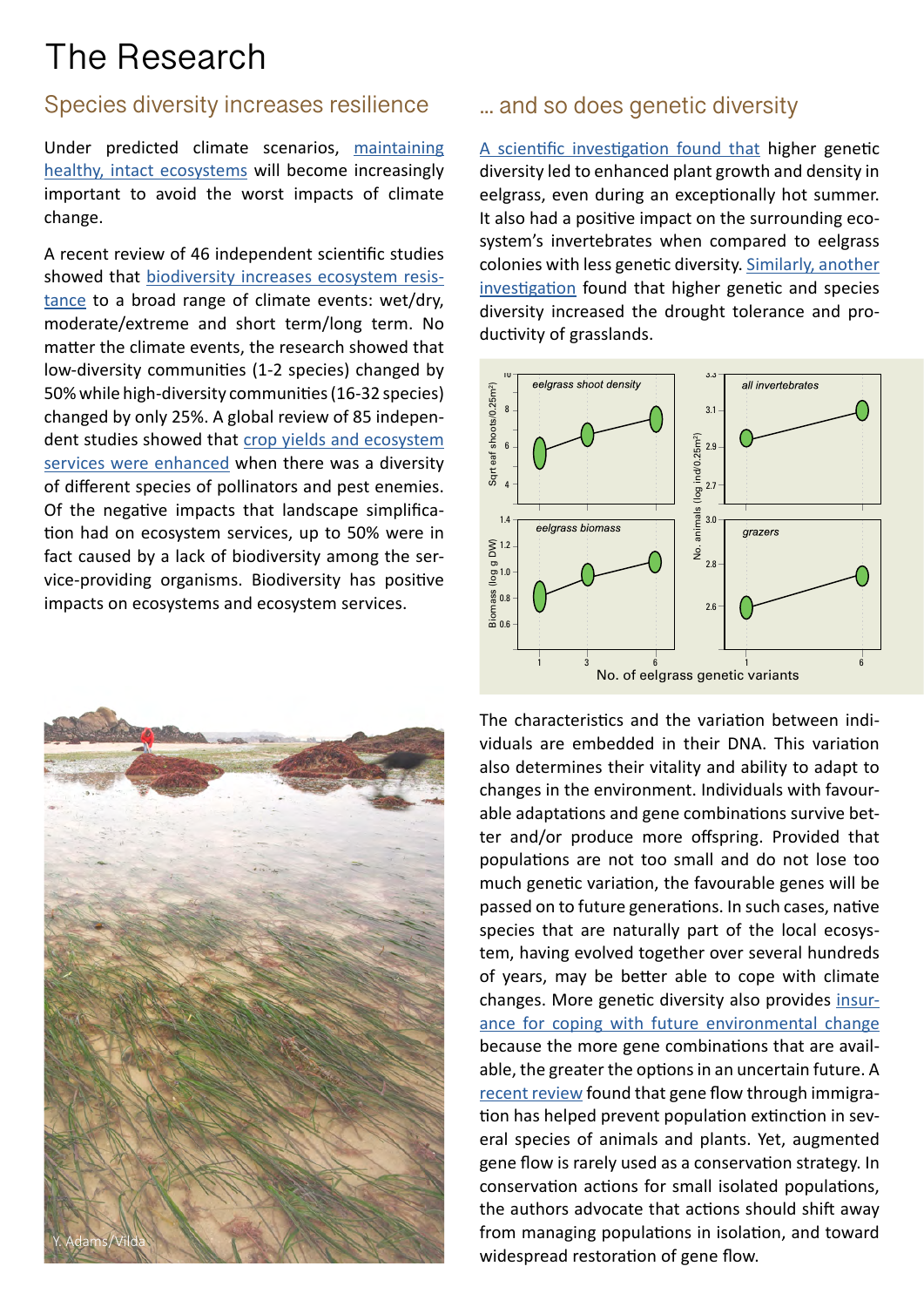### How genetic tools can promote sustainability

Genetic tools for conservation can improve resource management and outcomes. A [genetic assessment](https://www.biorxiv.org/content/10.1101/306340v1) [of Eastern tiger salamanders](https://www.biorxiv.org/content/10.1101/306340v1) concluded that the populations of individual ponds had too little genetic variation. This finding led to targeted recommendations to improve conservation and the salamanders' access between ponds to reach conservation goals.

Genetic information can help make more effective environmental management decisions. Ash dieback disease is caused by an exotic fungus that decimated European ash populations within fifteen years. [Research](https://www.nature.com/articles/s41559-019-1036-6) showed that detailed genetic information can accurately predict the sensitivity of remaining ash trees to this pathogen. This can greatly aid forest managers to select resistant trees and help reinforce forests. Other research demonstrated that genetic tools can identify which trees are better [able](https://www.pnas.org/content/116/50/25179) [to adapt to a warmer climate,](https://www.pnas.org/content/116/50/25179) with the potential to alleviate the predicted negative consequences of climate change.

Likewise, [genetic information can aid forest manag](https://www.pnas.org/content/116/50/25179)[ers](https://www.pnas.org/content/116/50/25179) to decide which genetic variants to plant in different sites under climate change scenarios, thereby increasing the future resilience of forests.

Simulations of forest growth indicates that without genetic selection of mother trees, the resulting growth of Valley oak (*Quercus lobata*) in California by the end of this century,will on average be negative, whereas use of genetically selected trees allows for a net positive forest growth.

Genetic techniques have helped save endangered species like the Florida panther. In the early 1990s, only 20-25 panthers remained and many had heart abnormalities and low sperm quality because of low genetic variation and inbreeding. On the basis of genetic screening, eight mountain lions from Texas were relocated to introduce new, favourable genetic material and restore the historical gene flow between the two subspecies. A scientific evaluation showed that this genetic intervention and other management actions have [decreased the genetic defects and](https://science.sciencemag.org/content/329/5999/1641)  [increased population size](https://science.sciencemag.org/content/329/5999/1641).

#### Figure: Expected % change in relative growth rate of Californian Valley oak by 2080.

With genetically

Without genetically

Photo: genetic selection of European oak (*Quercus robur*) to improve robustness to climate change